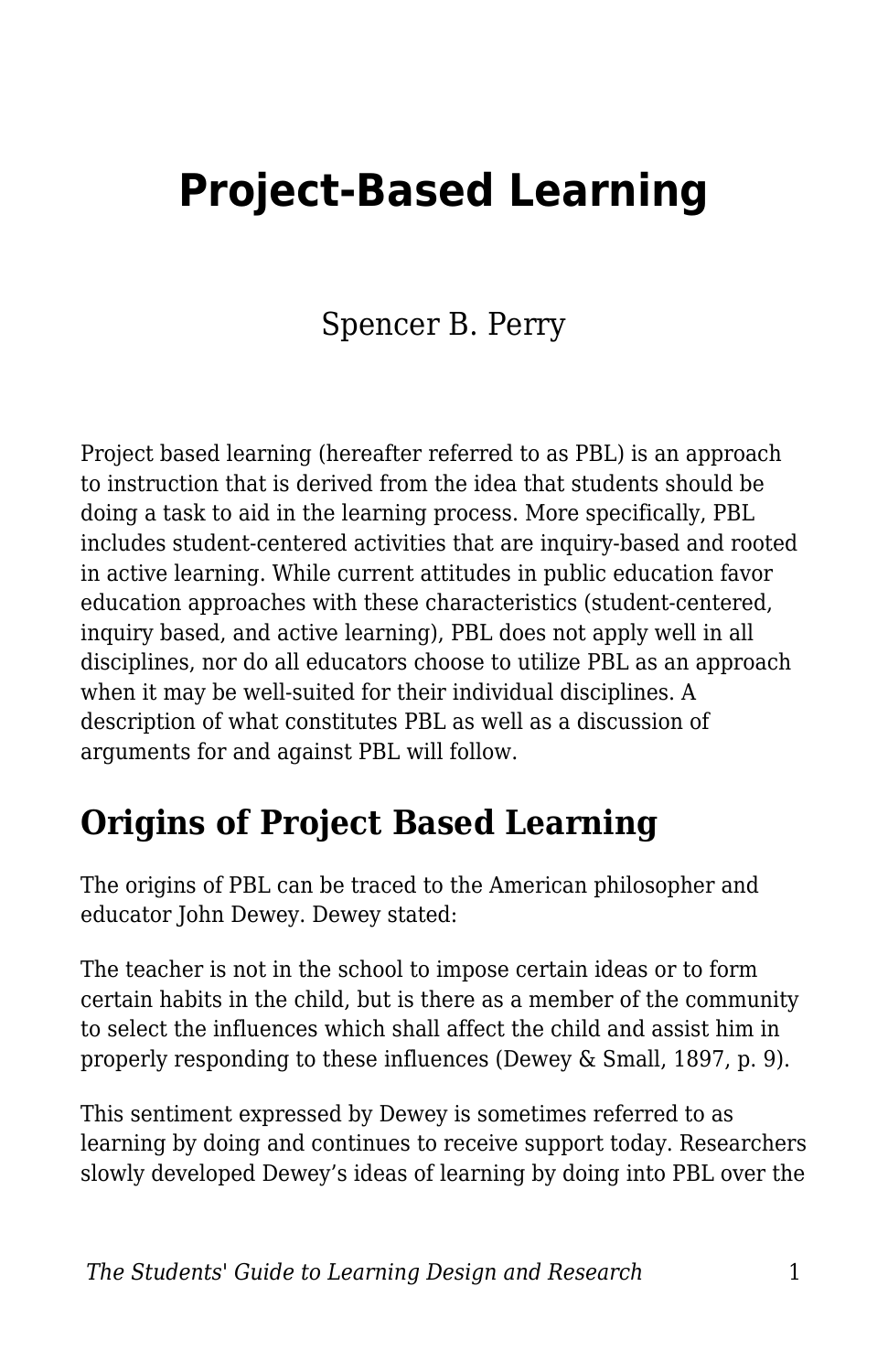last century, although the distinctions (if any) between learning by doing and PBL as well as between PBL and problem based learning are not always clear.

# **What is Project Based Learning?**

Project based learning is thought to have different characteristics depending on who is asked. While it is probably impossible to define PBL in a way that will be universally agreed upon, definitions of PBL generally have a few characteristics in common. The common characteristics that will be described in this paper are the long-term nature of PBL, the interdisciplinary nature of PBL, and the studentcentered nature of PBL.

PBL is long-term in nature, meaning that a project based learning experience will continue for days, weeks, months, or even years at a time. This juxtaposes teaching methods that isolate lessons from each other. PBL requires lessons to be interlaced together with each day's lesson requiring students to think back to previous lessons. Consequential to this style of learning is the rise of new problems to solve throughout the course of the project. These problems could delay the progression of the project as a whole. Students may have the real-world experience of lying awake thinking about the project in an attempt to solve a recent problem.

PBL is interdisciplinary. Projects draw from multiple content areas in order to create a full and complete project. This is in contrast to more typical modes of teaching, in which lessons, questions, and problems may exist entirely independent of each other. This isolation is often found both within a class and in between classes. The interdisciplinary nature of PBL includes working both within and without the course, but not necessarily across multiple courses. For example, in a classic middle school experiment students build a device to protect a raw egg when it is dropped from a high ladder onto a hard surface. If the lessons are designed with PBL in mind, they should be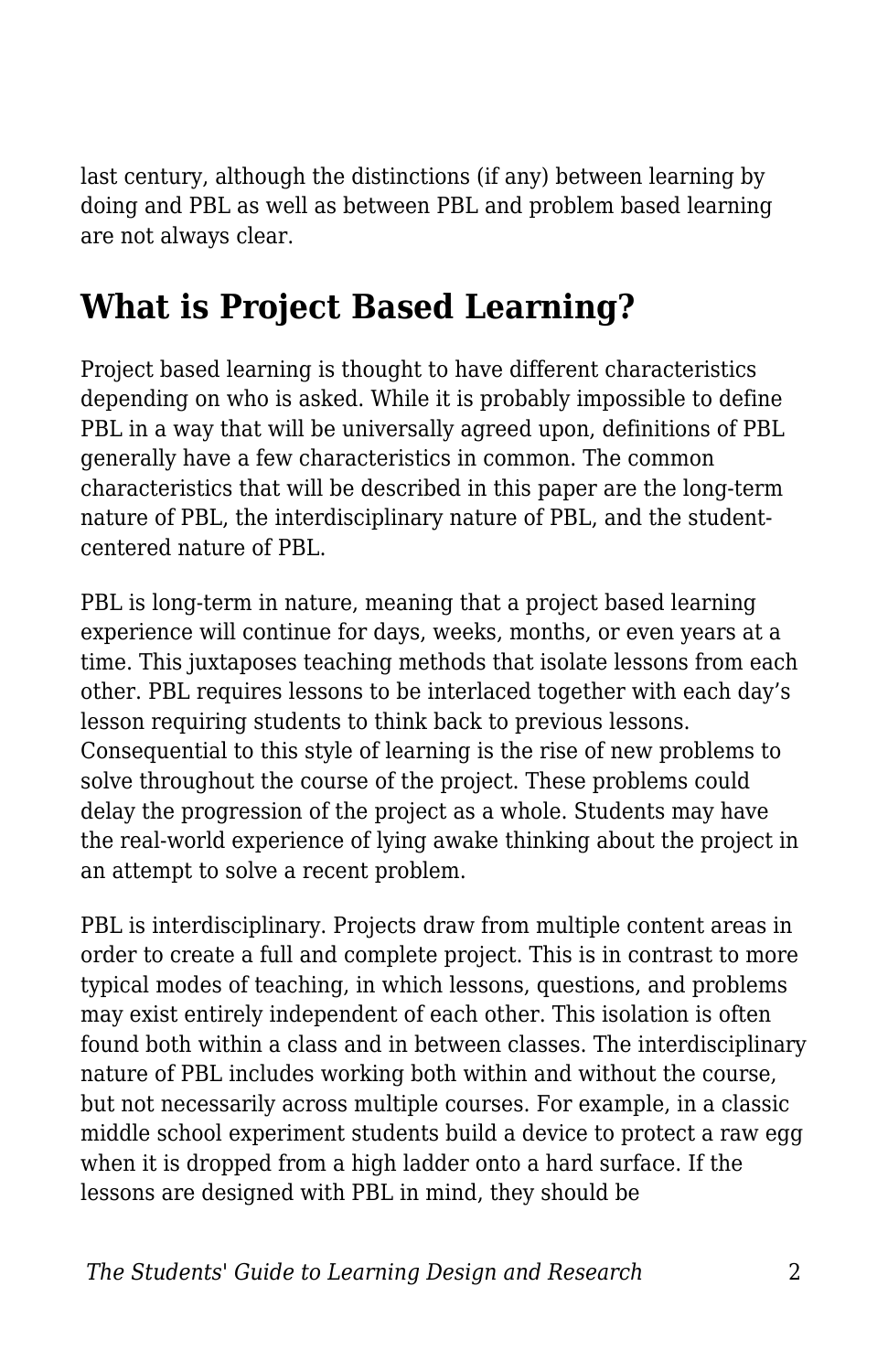interdisciplinary within the course. Perhaps students discuss not only the design for a low acceleration that (hopefully) protects the egg, but also discuss the moral implications of using animal eggs as part of a science experiment. Additionally, since the lesson should be interdisciplinary outside of the science class, students might also perform a cost-benefit analysis of the protective apparatus and write a short newspaper article about the test.

PBL should be student centered, meaning that students spend the majority of the time working toward a goal and limited time focused on the teacher. Students are often in collaborative groups and manage their own time. The teacher acts to facilitate teamwork and not as a lecturer. In many ways the teacher acts like a coach, encouraging students to think critically and pursue the end goal of the project. Teachers are also responsible to assess learning from student work during the project. When learning is student centered, students play a role in selecting learning goals and approaches to achieving those goals (Hannafin and Hannafin, 2010).

# **Project Based Learning vs. Problem Based Learning**

Project based learning is similar to problem based learning in that students work toward a shared goal, usually as part of a collaborative effort. The key difference between these approaches is that in PBL students usually work toward a solution with no single (or predetermined) solution whereas problem based learning often has a specific answer to a question. An example of PBL might be a group of students who work to design a workflow for managing the treatment schedule of patients in an emergency room. In contrast, an example of problem based learning might be a group of young doctors diagnosing patients under the supervision of an attending physician during medical rounds. The distinction between project based learning and problem based learning is sometimes made unclear in the literature of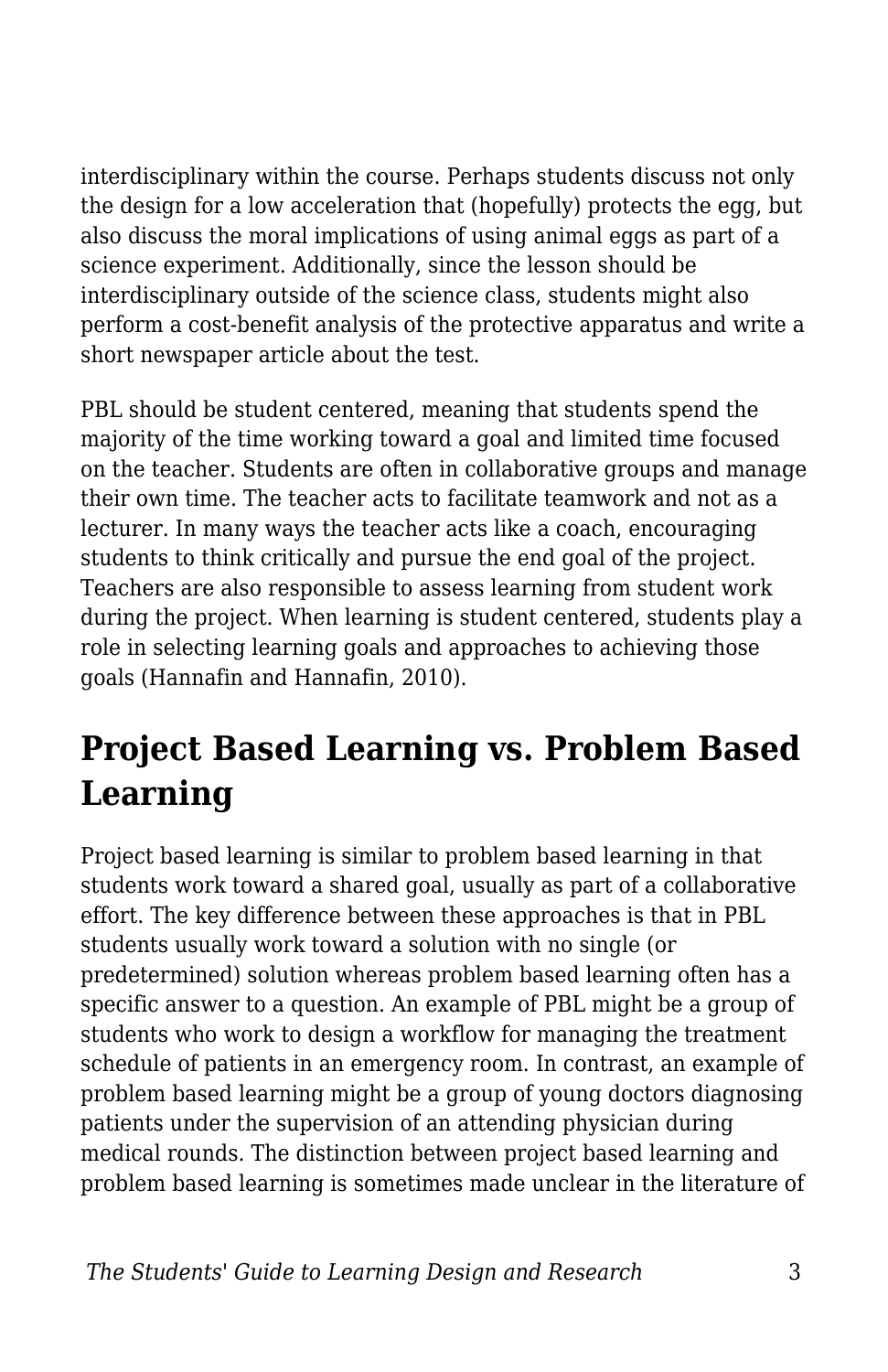instructional design, where the abbreviation "PBL" may refer to either teaching method indiscriminately, but they are different ideas and should be treated as such.

#### **Support for Project Based Learning**

Many advocates of PBL believe that this mode of teaching is a highengagement method that improves student learning (Krajcik & Blumenfeld, 2006) although research supporting this position is not highly conclusive. The discussion of the effectiveness of PBL is limited by an inability of practitioners of instructional design to agree on what constitutes evidence of student learning when PBL is implemented. This problem of defining evidence becomes increasingly difficult when PBL is implemented outside of math and laboratory sciences where learning is less easy to measure (Thomas, 2000).

Many practitioners of science, technology, engineering, and math (STEM) education are especially enthusiastic supporters of PBL, where funding grants for PBL are abundant. Hundreds of grants for secondary STEM classrooms are available to educators (stemgrants.com). The popularity of advocating for funding for STEM classrooms is so high that United States President Barack Obama recently discussed the need to fund STEM in the 2011 State of the Union Address (Obama 2011).

Support for PBL in STEM fields has led to the coining of the term Project Based Science (PBS). PBS is simply the application of PBL in a science classroom. In 2006, Krajcik and Blumenfeld conducted a study in which students in urban Detroit and Chicago public middle schools learned science using curriculum that included one or multiple PBS units during the course of study. Pre- and post-tests as well as performance on the Michigan state standardized assessment showed significant improvement in scores by students who engaged in one PBS unit over students who did not engage in a PBS unit. Students who engaged in multiple PBS units showed significantly better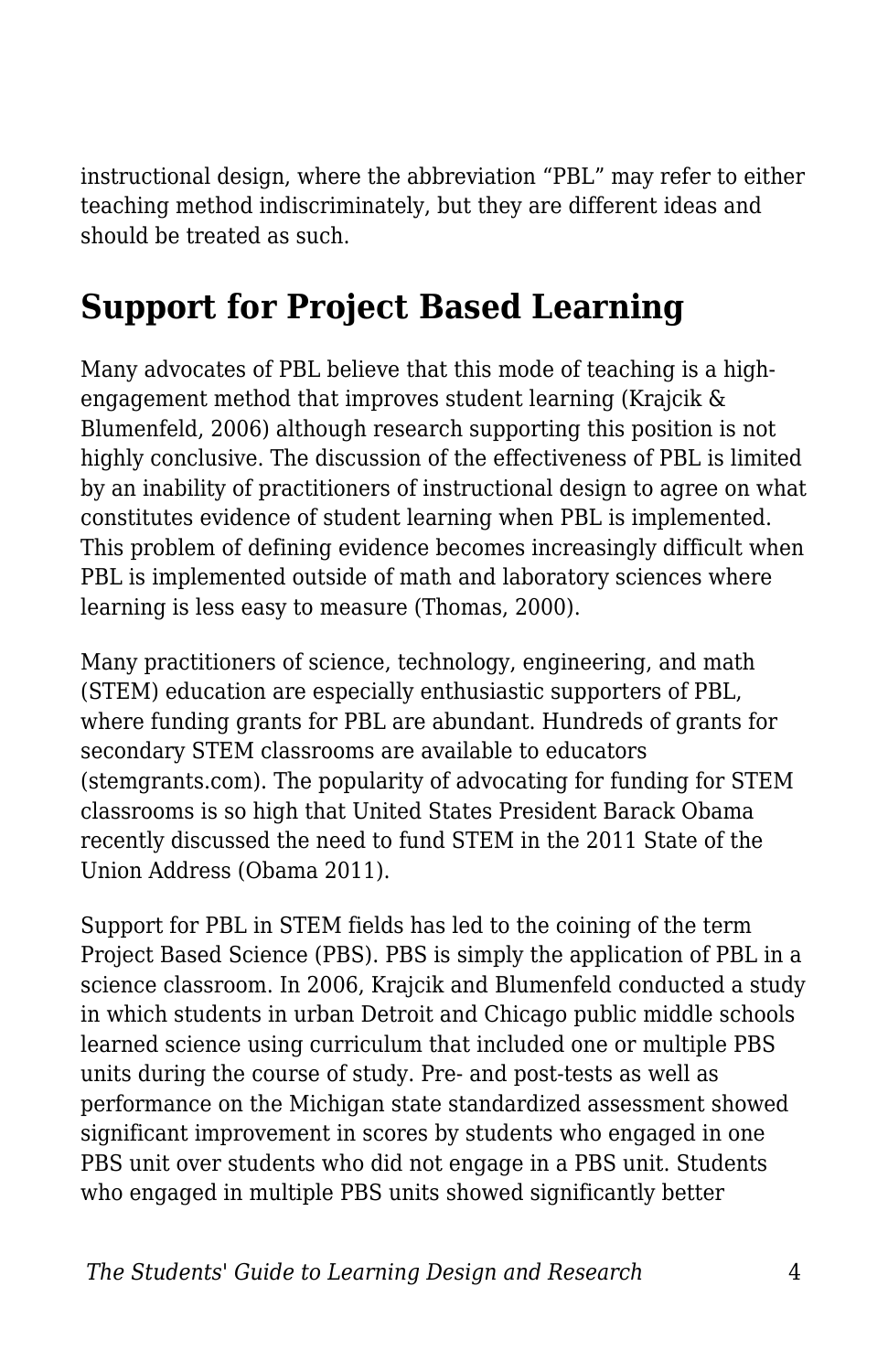performance than students who engaged in only one PBS unit (Krajcik & Blumenfeld, 2006). Findings like those of Krajcik and Blumenfeld may contribute to the rise in popularity of PBL in STEM classrooms. However, PBL should not be considered as a STEM-centric approach to instruction. PBL can be adapted to fit a variety of curricula due to its ability to holistically address the real-world nature of most projects.

A characteristic of PBL is that it integrates real-world situations into the learning experience. This means that instructors should seek to create an experience that is as authentic as possible for students. For example, an activity that requires students to formulate a business plan for a restaurant should include the requirement to comply with health, fire, and building codes. Some advocates in K-12 education might suggest that the real-world nature of PBL enhances career readiness in students, but research findings do not strongly support this position. This may be in part due to the difficulty of defining career readiness (Jollands, Jolly, & Molyneaux 153).

# **Obstacles, Limitations, and Considerations for Project Based Learning**

Some teachers and administrators may be hesitant to adopt PBL because of a need or desire to closely adhere to state or district teaching standards and curriculum, and while PBL can provide rich learning experiences for students, the problems themselves may not fit very well into curriculum (Blumfield and Krajcik, 2006). For example, in the Utah state curriculum, students in high school US Government and Citizenship are expected to "determine the rights and liberties outlined in the Bill of Rights" (USOE, 2012). If a class of students were to spend two weeks developing arguments for a court hearing and then proceeded to turn the class into a full-scale courtroom, the students would likely have a rich learning experience in PBL. However, depending on the design, the learning experience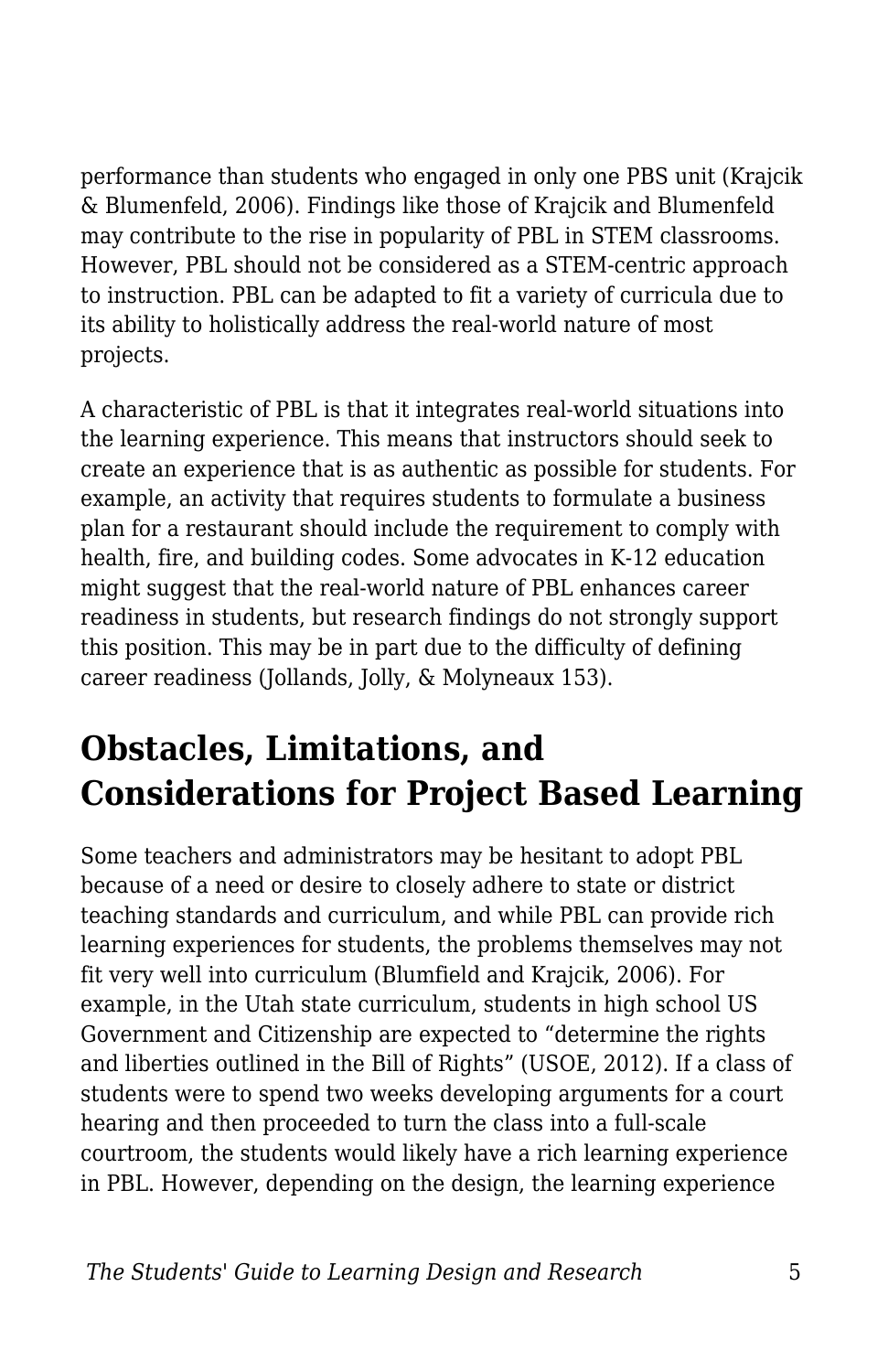might not explicitly meet the requirements of the curriculum.

The perceived disconnect between curriculum and PBL may impact assessment techniques when PBL is used. Assessing learning with PBL can be difficult due to the potential for subjectivity and inconsistency when evaluating the outcomes of PBL. Teachers may be tempted to evaluate student learning by using more traditional methods of evaluation like written, end-of-unit tests or quizzes testing small, discrete steps. The potential temptation to evaluate learning with discrete assessments may be increased for some teachers by the knowledge that their students (and to some degree the teacher) will be evaluated using written standardized assessments. This may lead to a dissonance between the way learning takes place in PBL and the way that learning is evaluated. Assessment should instead include an evaluation of the artifact or product that results from PBL (Krajcik & Blumenfeld, 2006).

Some teachers may be hesitant to adopt PBL because of the difficulties associated with classroom management. Because PBL requires high level thinking, teachers may experience lower completion rates and higher failure rates than other methods of instruction. The complexity of projects may slow lesson momentum, increase student need for help, and increase classroom disorder. Teachers may feel pressure from students, parents, administrators, or peers to reduce the complexity of the project in order to deal with these negative potential aspects of PBL. If teachers do reduce the complexity of projects in order to simplify management, then they may inadvertently attenuate the effectiveness of PBL (Blumenfeld et al., 2011)

PBL may also have negative social effects in the interaction of student groups. Social loafing may become prevalent in PBL groups. Social loafing is seen when students exert less effort toward their projects when working in groups than they do when working alone. This is seen in the Free-rider effect, where students do not put in their full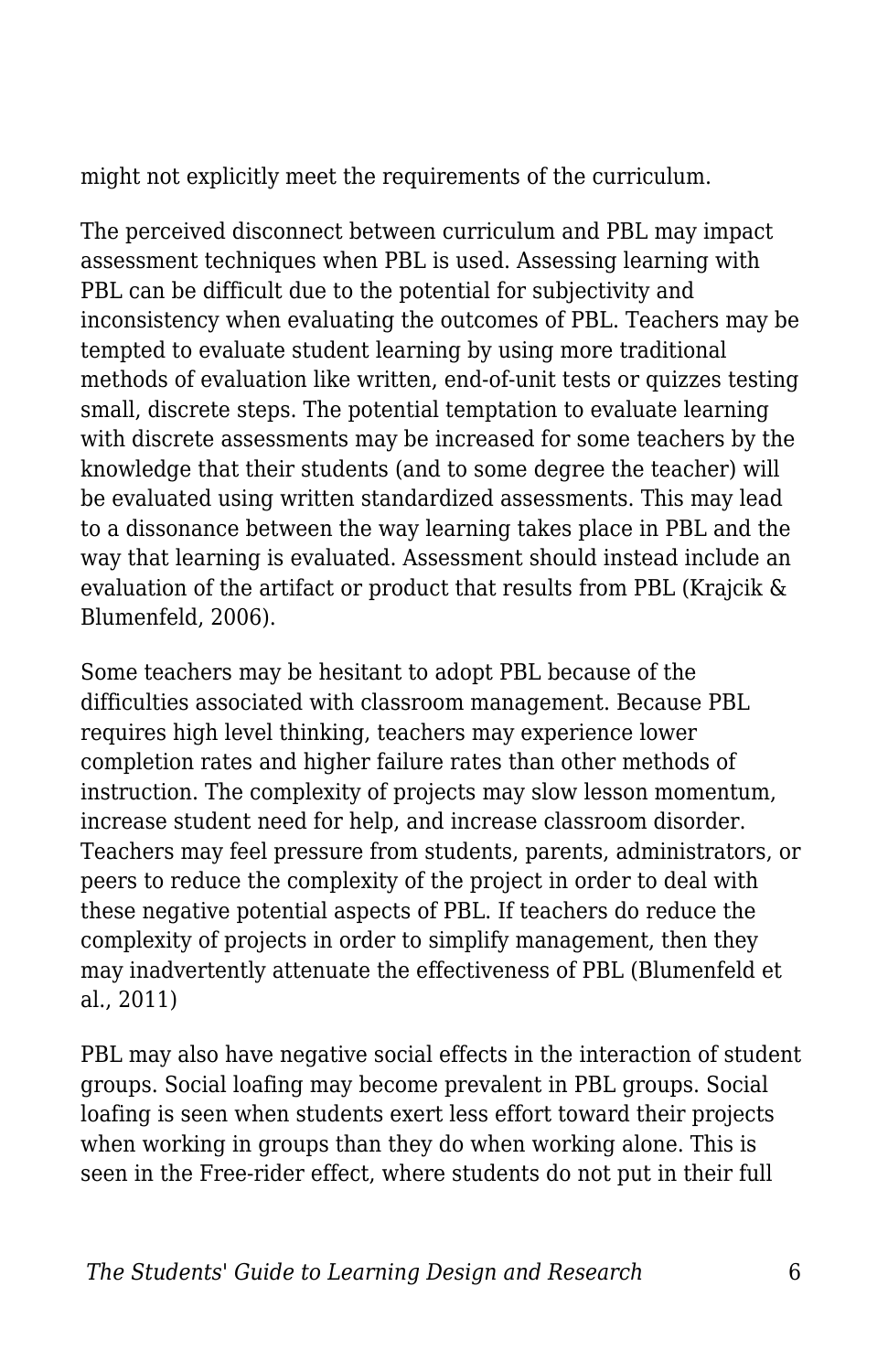effort under the assumption that other group members will compensate for the unperformed work. Social loafing is also manifest in the Sucker effect--a consequence of the Free-riders--high performing students lower their effort standards in response to the attitude of Free-riders (Salomon & Globerson, 1989). Instructors may have difficulty in combating social loafing because of the high degree of effort required to provide meaningful student feedback during PBL. Peer evaluations may help combat social loafing in PBL, but many instructors are hesitant to do so because of a perception that student evaluations are not reliable and will address different criteria than desired by the teacher (Lee & Lim, 2012). Actual research on the effectiveness of peer evaluation in combating social loafing is not abundant.

# **Conclusion**

PBL continues to be a popular approach to instruction, especially in public schools. In PBL, students are generally engaged in active, inquiry-based learning, and the instruction is student-centered. PBL is especially popular in STEM instruction, but its application should not be considered to be STEM-centric but rather an approach with applications across curricula. PBL may increase student engagement and scores on standardized tests, but further study is required to conclusively support these findings. PBL may also increase the difficulty of classroom management if students begin to engage in social loafing, but peer assessment strategies may help reduce such potential negative social effects.

#### **References**

Anderson, K. (2016). Grants resources in science, math and integrated STEM. CESA2. Retrieved from http://www.cesa2.org/programs/stem/STEMgrants.cfm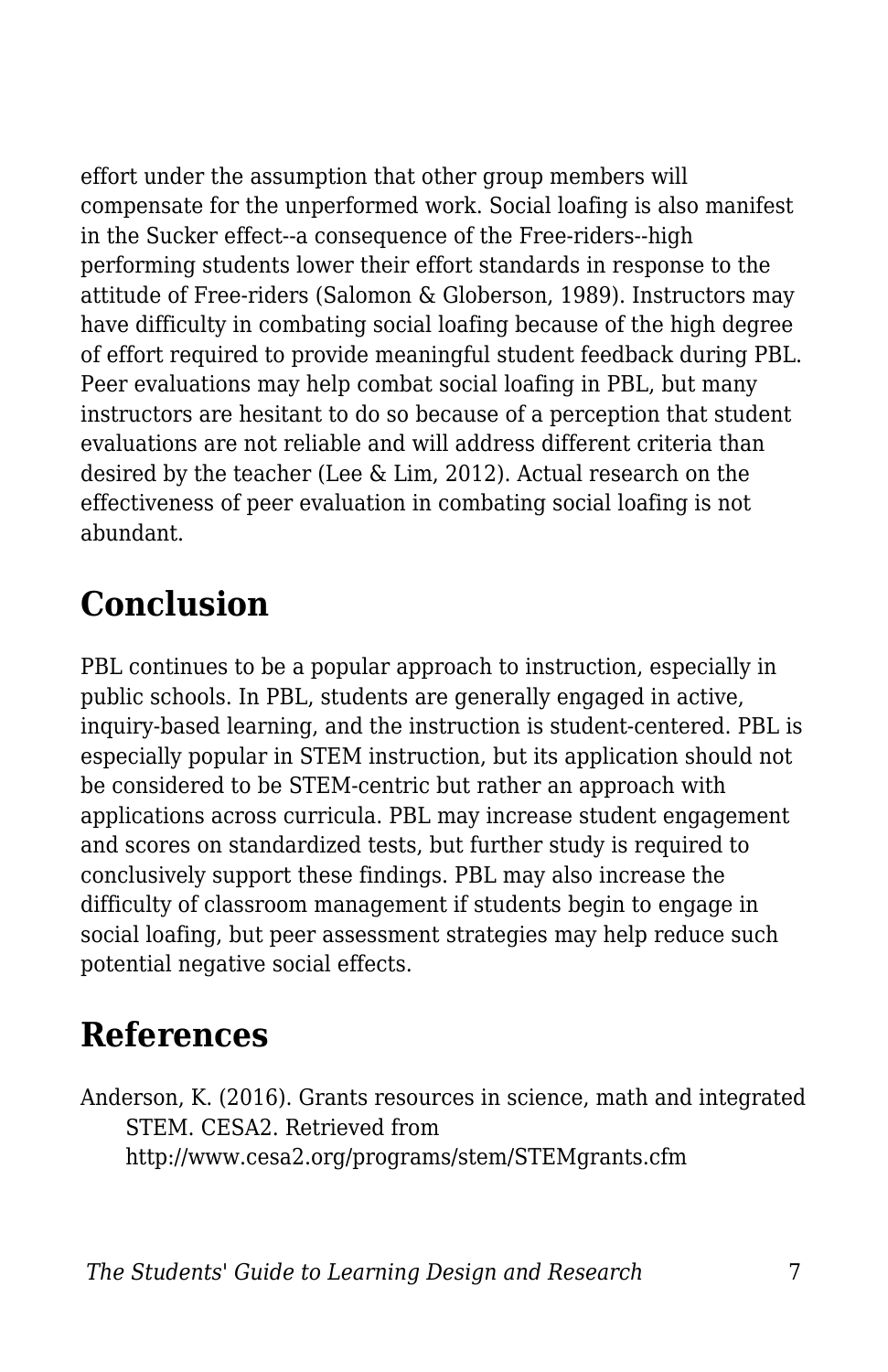- Blumenfeld, P. C., Soloway, E., Marx, R. W., Krajcik, J. S., Guzdial, M., & Palincsar, A. (1991). Motivating Project-based learning: Sustaining the doing, supporting the learning. Educational Psychologist, 26(3/4), 369-398.
- Dewey, J., & Small, A. W. (1897). My pedagogic creed (No. 25). New York: EL Kellogg & Company.
- Hannafin, M. J., & Hannafin, K. M. (2010). Cognition and studentcentered, web-based learning: Issues and implications for research and theory. In Spector, M., Ifenthaler, D., & Kinshuk (Eds.), Learning and instruction in the digital age (pp. 11-23). US: Springer.
- Jollands, M., Jolly, L., & Molyneaux, T. (2012). Project-based learning as a contributing factor to graduates' work readiness. European Journal of Engineering Education, 37(2), 143-154.
- Krajcik, J. S. & Blumenfeld, P. C. (2006). Project based learning. In R. K. Sawyer (Ed), The Cambridge handbook of learning sciences (pp. 317-334). New York, New York: Cambridge University Press.
- Lee, H. J., & Lim, C. (2012). Peer evaluation in blended team projectbased learning: what do students find important?. Educational Technology & Society, 15(4), 214-224.
- Obama, B. (2011). Remarks by the president in state of the union address. The White House. Retrieved from https://www.whitehouse.gov/the-press-office/2011/01/25/ remarks-president-state-union-address
- Salomon, G., & Globerson, T. (1989). When teams do not function the way they ought to. International Journal of Educational Research, 13(1), 89-99.

Savery, J. R. (2015). Overview of problem-based learning: Definitions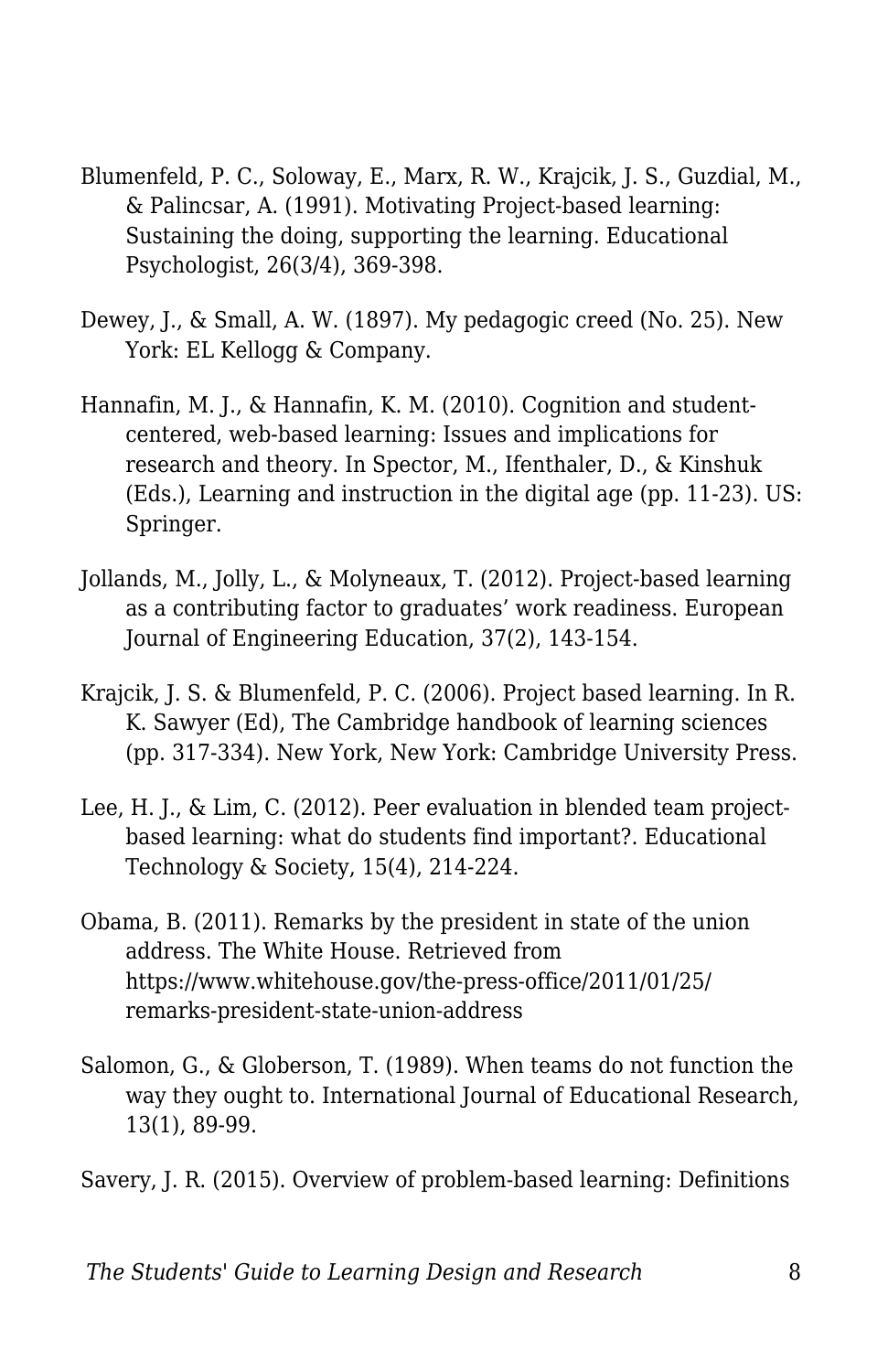and distinctions. In A. Walker, H Leary, C. E. Hmelo-Silver, & P. A. Ertmer (Eds.), Essential readings in problem-based learning: Exploring and extending the legacy of Howard S. Barrows (pp. 5-15).

- STEMgrants (2016). Stemgrants.com. Retrieved from www.stemgrants.com
- Thomas, J. W. (2000). A review of research on project-based learning. Retrieved from Buck Institute for Education. website: http://www.bie.org/object/document/ a review of research on project based learning
- Utah State Office of Education (USOE), Utah State Office of Core Standards for Social Studies. (2012). Core Standards for Social Studies. Retrieved from http://www.schools.utah.gov/CURR/socialstudies/Core.aspx